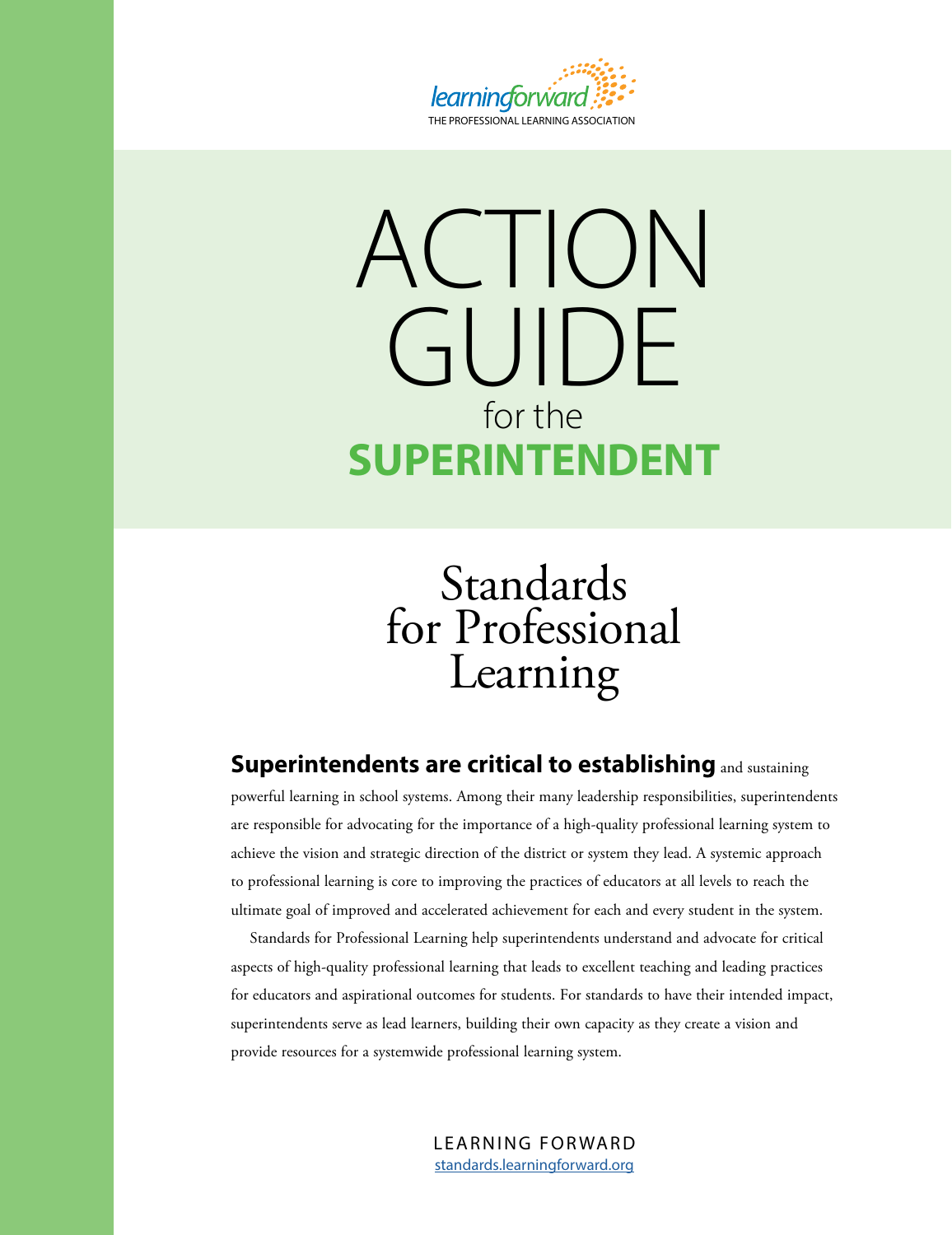## A systemwide approach to professional learning



#### **Standards for Professional Learning work within a framework of three categories:**

- The Rigorous Content for Each Learner standards describe the essential content of adult learning that leads to improved student outcomes.
- The Transformational Processes standards describe process elements of professional learning, explaining how educators learn in ways that sustain significant changes in their knowledge, skills, practices, and mindsets.
- The **Conditions for Success** standards describe aspects of the professional learning context, structures, and cultures that undergird high-quality professional learning.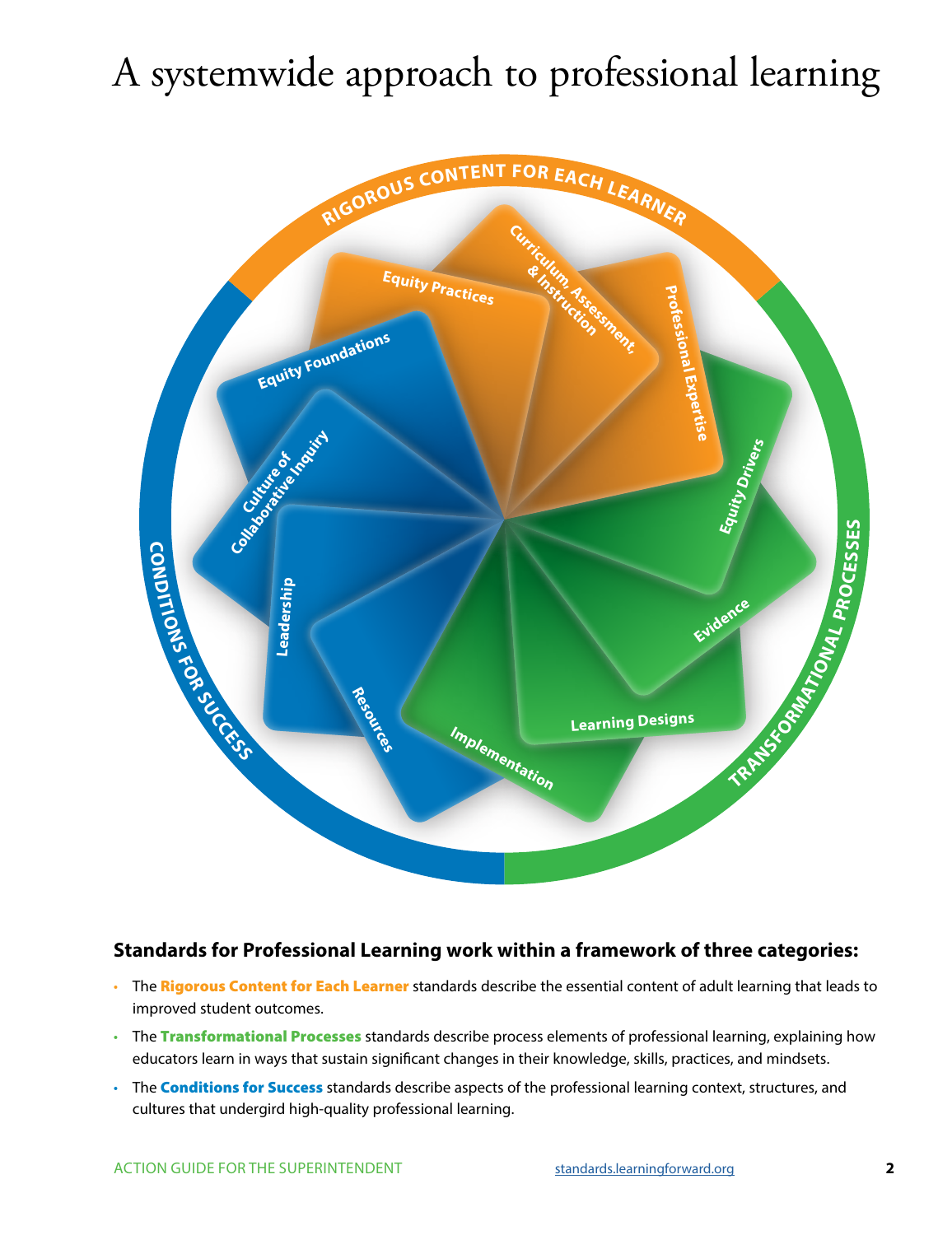### Foundations for standards

**S** everal foundations underlie Standards for Professional Learning. Understanding these foundations is critical to understanding the standards as well as the contexts and support within which they can flourish.

- High-quality professional learning improves educator practice and student results.
- Professional learning systems drive high-quality professional learning.
- Equity is both an outcome of and focus threaded throughout learning.
- High-quality curriculum and instructional materials are a critical priority for professional learning.
- Educators are responsible for leading learning for self and others.
- Policy guides practice.
- Research informs revised Standards for Professional Learning.

### How standards lead to improvement for all learners



As the graphic above illustrates, Standards for Professional Learning lead to high-quality professional learning, which leads to positive changes in educator knowledge, skills, and dispositions, which lead to improvements in educator practice, which in turn

lead to accelerated student results. Monitoring progress at each step contributes to continued improvement throughout the system, with student and educator data providing evidence about how professional learning evolves to lead to excellence and equity.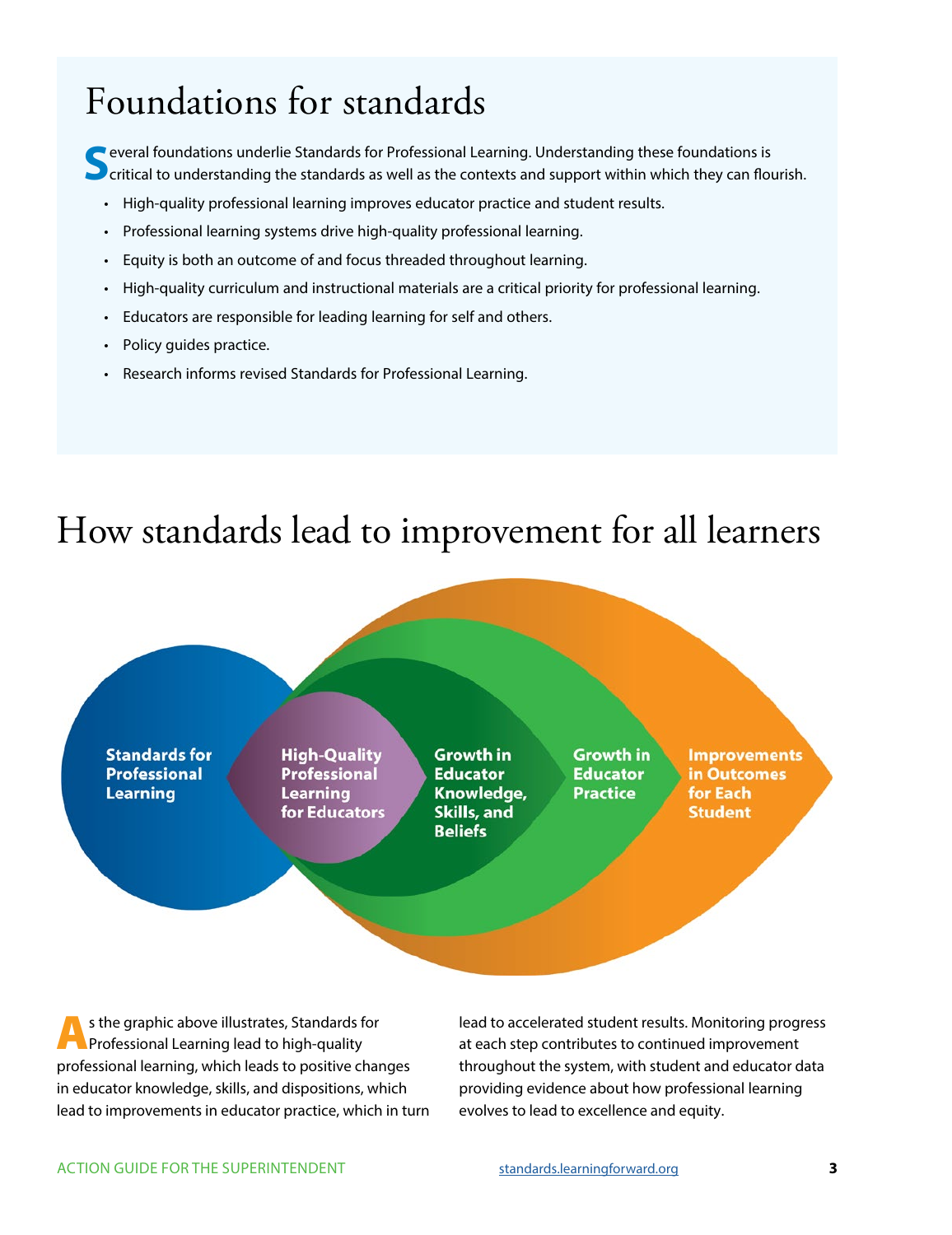## Standards for Professional Learning

*Professional learning results in equitable and excellent outcomes for all students when educators ...* 

#### **EQUITY PRACTICES**

... understand their students' historical, cultural, and societal contexts, embrace student assets through instruction, and foster relationships with students, families, and communities.

#### **CURRICULUM, ASSESSMENT, AND INSTRUCTION**

... prioritize high-quality curriculum and instructional materials for students, assess student learning, and understand curriculum and implement through instruction.

#### **PROFESSIONAL EXPERTISE**

... apply standards and research to their work, develop the expertise essential to their roles, and prioritize coherence and alignment in their learning.

*Professional learning results in equitable and excellent outcomes for all students when educators ...* 

#### **EQUITY DRIVERS**

... prioritize equity in professional learning practices, identify and address their own biases and beliefs, and collaborate with diverse colleagues.

#### **EVIDENCE**

... create expectations and build capacity for use of evidence, leverage evidence, data, and research from multiple sources to plan educator learning, and measure and report the impact of professional learning.

#### **LEARNING DESIGNS**

... set relevant and contextualized learning goals, ground their work in research and theories about learning, and implement evidence-based learning designs.

#### **IMPLEMENTATION**

... understand and apply research on change management, engage in feedback processes, and implement and sustain professional learning.

*Professional learning results in equitable and excellent outcomes for all students when educators ...* 

#### **EQUITY FOUNDATIONS**

... establish expectations for equity, create structures to ensure equitable access to learning, and sustain a culture of support for all staff.

#### **CULTURE OF COLLABORATIVE INQUIRY**

... engage in continuous improvement, build collaboration skills and capacity, and share responsibility for improving learning for all students.

#### **LEADERSHIP**

... establish a compelling and inclusive vision for professional learning, sustain coherent support to build educator capacity, and advocate for professional learning by sharing the importance and evidence of impact of professional learning.

#### **RESOURCES**

... allocate resources for professional learning, prioritize equity in their resource decisions, and monitor the use and impact of resource investments.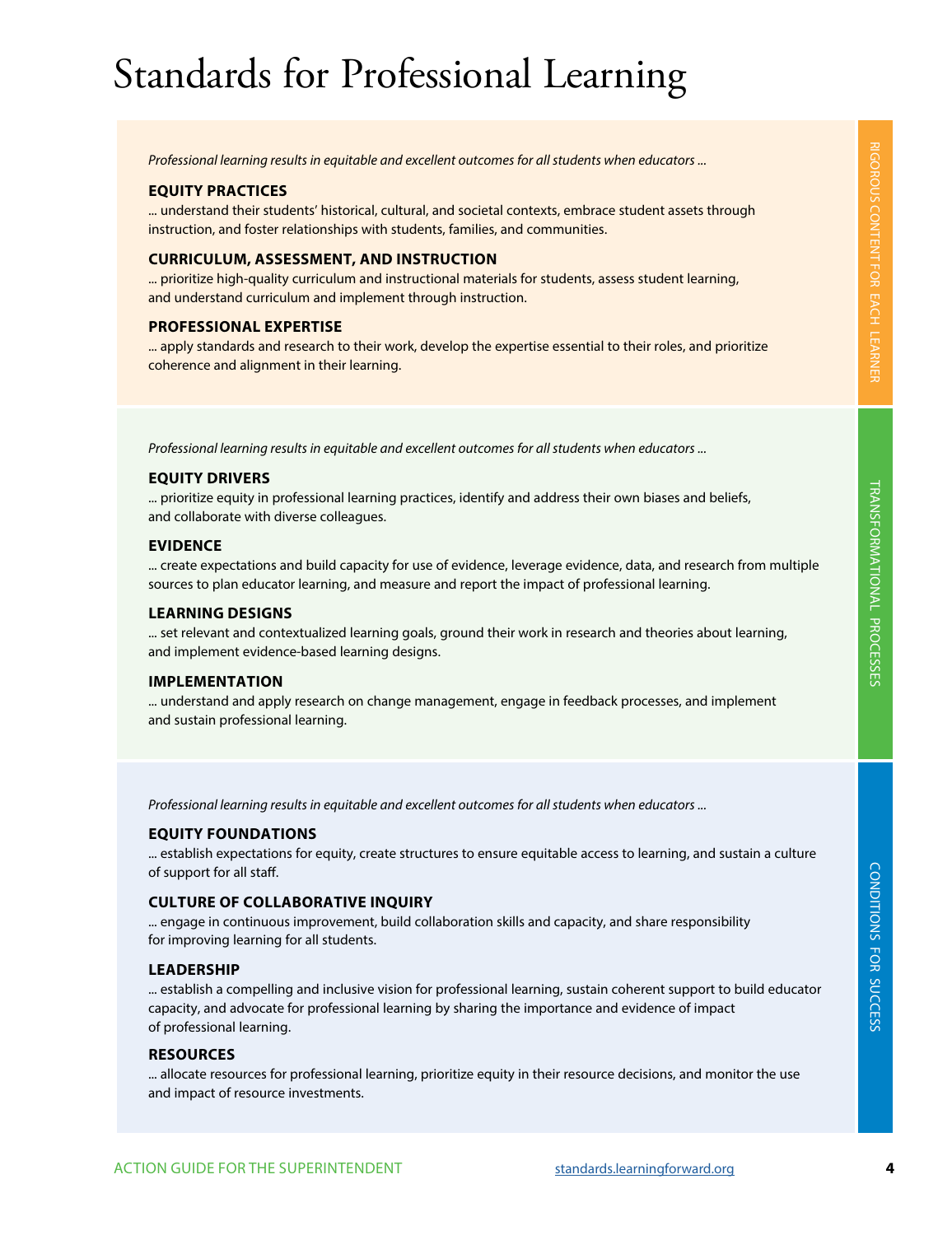### Key roles and responsibilities for superintendents

These key roles and responsibilities, aligned to each frame within the standards, are not meant to be used as an<br>all-inclusive checklist but rather to drive critical actions to achieve system goals and priorities. They com and support the responsibilities of educators in other roles. Collaboration with other educators is embedded in many of these responsibilities. Learning Forward recognizes that leaders of school systems or local education agencies may carry a range of titles, including CEO or director among others.

### **RIGOROUS CONTENT FOR EACH LEARNER**

- **• Learn about student and family contexts and life experiences and their potential impact on teaching, learning, and interactions at school.**
- **• Prioritize understanding and applying inclusive education practices across the system or district.**
- **• Develop policies to provide high-quality curriculum and instructional materials and aligned assessments.**
- **• Focus professional learning on standards and research.**

#### **TRANSFORMATIONAL PROCESSES**

- **• Set expectations for inclusive professional learning practices across the system, removing barriers that result from historical or systemic inequities.**
- **• Support and connect educator and leader learning strategies to specific desired learner outcomes.**
- **• Embed use of data and evidence in all aspects of professional learning.**
- **• Track impact of professional learning on educators and students.**
- **• Sustain investment in professional learning for long-term change and growth.**

#### **CONDITIONS FOR SUCCESS**

- **• Create a context so professional learning leads to each student having access and opportunity for rigorous learning.**
- **• Establish and share a vision for how professional learning enables educators to achieve system goals.**
- **• Provide and advocate for sufficient human and fiscal resources.**
- **• Ensure structural coherence across the multiple departments or offices that support educators and teaching and learning.**
- **• Advocate for adoption of Standards for Professional Learning.**
- **• Prioritize and model learning as a leader.**
- **• Embed continuous collaborative learning in each educator's workday.**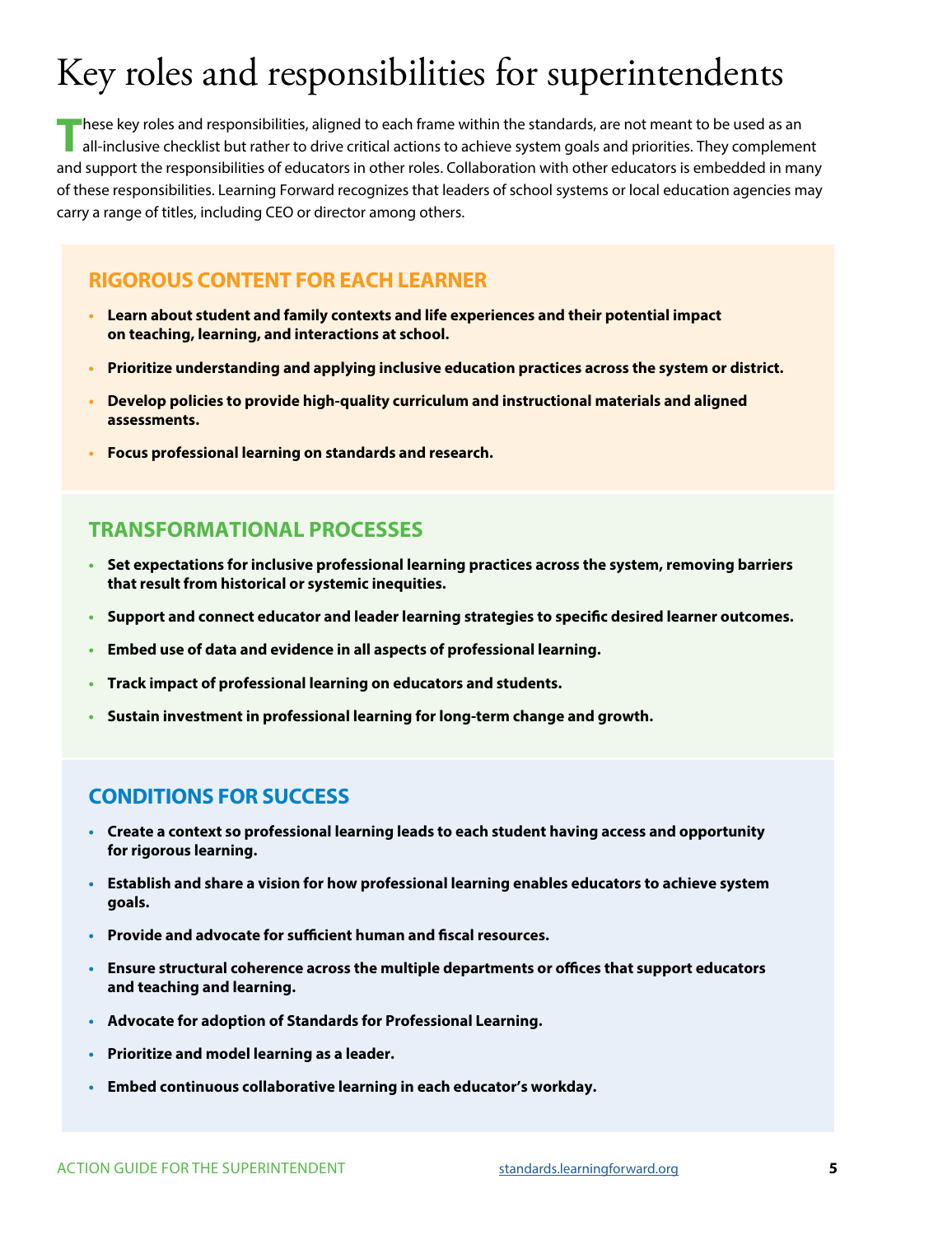### Identifying the superintendent's first actions

Use the reflection questions below and on p. 7 to determine action steps you will prioritize to develop, strengthen, transform, and sustain professional learning. Collaborate with colleagues to complete this table and clarify how you will move forward.

| <b>QUESTION</b>                                                                                                                                | <b>REFLECTIONS</b> | <b>FIRST STEPS</b> |
|------------------------------------------------------------------------------------------------------------------------------------------------|--------------------|--------------------|
| After<br>reviewing the<br>responsibilities<br>on p. 5, what<br>would we say<br>is our highest<br>learning need<br>as a team or<br>individuals? |                    |                    |
| How well does<br>our vision for<br>professional<br>learning describe<br>how to achieve<br>improved<br>teaching<br>and student<br>learning?     |                    |                    |
| How well do<br>we use data<br>and evidence<br>to inform<br>professional<br>learning<br>priorities,<br>selection, and<br>design?                |                    |                    |
| What is our<br>vision for how<br>professional<br>learning can<br>lead to increased<br>equity across our<br>system?                             |                    |                    |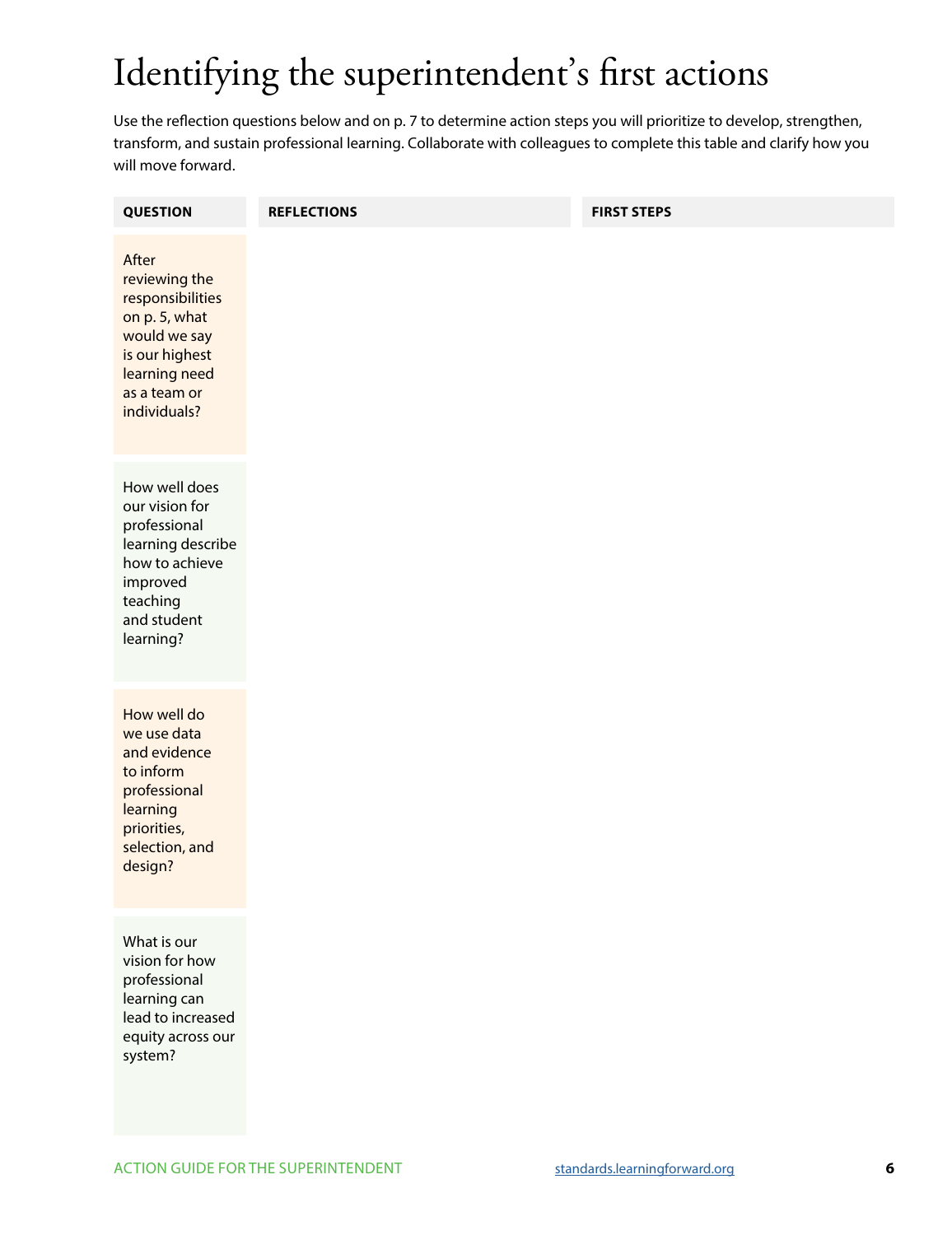How have we articulated and communicated educators' shared responsibility for all students?

How does our system encourage and support conversations about bias, inequities, race, power, and privilege?

How do we ensure all educators understand and know how to support our system's commitment to continuous improvement?

How do we monitor investments in professional learning to determine whether they are allocated to high-priority needs based on educator input?

How can we strengthen the ways we evaluate professional learning and document its impact?